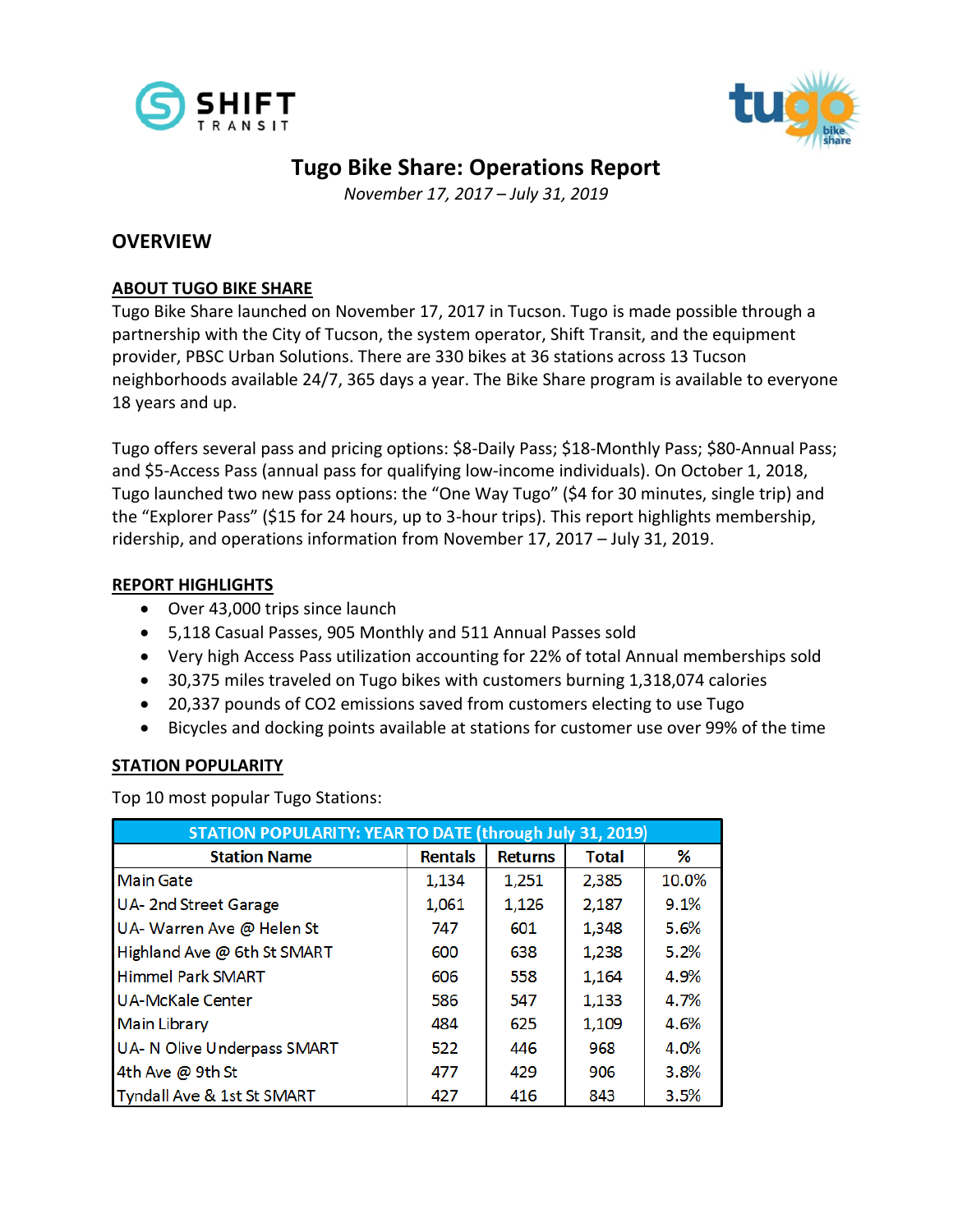



#### **RIDERSHIP & MEMBERSHIP DETAILS**

| <b>Tugo Monthly Ridership &amp; Membership Statistics</b> |        |                  |              |        |                    |                |  |
|-----------------------------------------------------------|--------|------------------|--------------|--------|--------------------|----------------|--|
|                                                           |        | <b>RIDERSHIP</b> |              |        | <b>MEMBERSHIPS</b> |                |  |
| Month                                                     | Casual | Member           | <b>Total</b> | Casual | Monthly            | Annual         |  |
| November                                                  | 673    | 618              | 1,291        | 305    | 24                 | 83             |  |
| December                                                  | 1,273  | 1,713            | 2,986        | 433    | 39                 | 55             |  |
| January                                                   | 731    | 1,986            | 2,717        | 373    | 69                 | 36             |  |
| February                                                  | 623    | 1,962            | 2,585        | 267    | 50                 | 23             |  |
| March                                                     | 690    | 2,361            | 3,051        | 394    | 59                 | 18             |  |
| April                                                     | 445    | 2,181            | 2,626        | 278    | 46                 | $\overline{7}$ |  |
| May                                                       | 381    | 1,839            | 2,220        | 237    | 54                 | 13             |  |
| June                                                      | 215    | 1,450            | 1,665        | 133    | 38                 | 8              |  |
| July                                                      | 328    | 1,537            | 1,865        | 159    | 38                 | $\overline{7}$ |  |
| August                                                    | 250    | 1,817            | 2,067        | 186    | 55                 | 13             |  |
| September                                                 | 290    | 2,050            | 2,340        | 170    | 56                 | 9              |  |
| October                                                   | 288    | 2,196            | 2,484        | 258    | 49                 | 10             |  |
| November                                                  | 348    | 1,809            | 2,157        | 291    | 45                 | 55             |  |
| December                                                  | 309    | 1,011            | 1,320        | 191    | 33                 | 28             |  |
| January                                                   | 310    | 1,376            | 1,686        | 216    | 45                 | 35             |  |
| February                                                  | 317    | 1,507            | 1,824        | 189    | 42                 | 15             |  |
| March                                                     | 462    | 1,675            | 2,137        | 279    | 48                 | 18             |  |
| April                                                     | 429    | 1,839            | 2,268        | 297    | 37                 | 32             |  |
| May                                                       | 263    | 1,390            | 1,653        | 206    | 32                 | 20             |  |
| June                                                      | 182    | 1,125            | 1,307        | 143    | 25                 | 13             |  |
| July                                                      | 193    | 895              | 1,088        | 113    | 21                 | 13             |  |
| <b>Total</b>                                              | 9,000  | 34,337           | 43,337       | 5,118  | 905                | 511            |  |

#### **ANNUAL MEMBERSHIP BREAKDOWN**

| <b>Tugo Annual Membership Breakdown</b> |        |         |                     |        |                     |              |
|-----------------------------------------|--------|---------|---------------------|--------|---------------------|--------------|
| Date                                    | Annual | Founder | <b>Installments</b> | Senior | <b>Tugo for All</b> | <b>TOTAL</b> |
| November                                | 30     | 42      | $\mathbf 0$         | 2      | 9                   | 83           |
| December                                | 26     | 10      | 2                   | 5      | 12                  | 55           |
| January                                 | 18     | 7       |                     |        | $\overline{7}$      | 36           |
| February                                | 15     |         |                     |        | 5                   | 23           |
| March                                   | 12     |         |                     |        | 5                   | 18           |
| April                                   | 6      |         |                     |        | 0                   | 7            |
| May                                     | 7      |         |                     |        | 5                   | 13           |
| June                                    | 3      |         |                     |        |                     | 8            |
| July                                    | 5      |         | ŋ                   |        |                     | 7            |
| August                                  | 9      |         | 2                   |        |                     | 13           |
| September                               | 5      |         | $\Omega$            |        | 2                   | 9            |
| October                                 | 9      | ი       | $\Omega$            |        | $\Omega$            | 10           |
| November                                | 43     |         | $\Omega$            |        | 9                   | 55           |
| December                                | 17     | n       | $\Omega$            |        | 8                   | 28           |
| January                                 | 29     | n       | $\Omega$            |        | 5                   | 35           |
| February                                | 11     | U       | $\Omega$            |        | 2                   | 15           |
| March                                   | 6      | U       | $\Omega$            |        | 11                  | 18           |
| April                                   | 21     | U       |                     | n      | 10                  | 32           |
| May                                     | 8      | ∩       | ŋ                   |        | 10                  | 20           |
| June                                    | 7      | 0       | 0                   |        | 5                   | 13           |
| July                                    | 11     | 0       | 0                   | 0      | 2                   | 13           |
| Total                                   | 298    | 66      | 11                  | 23     | 113                 | 511          |

- 22% of all Annual Memberships sold have been Tugo for All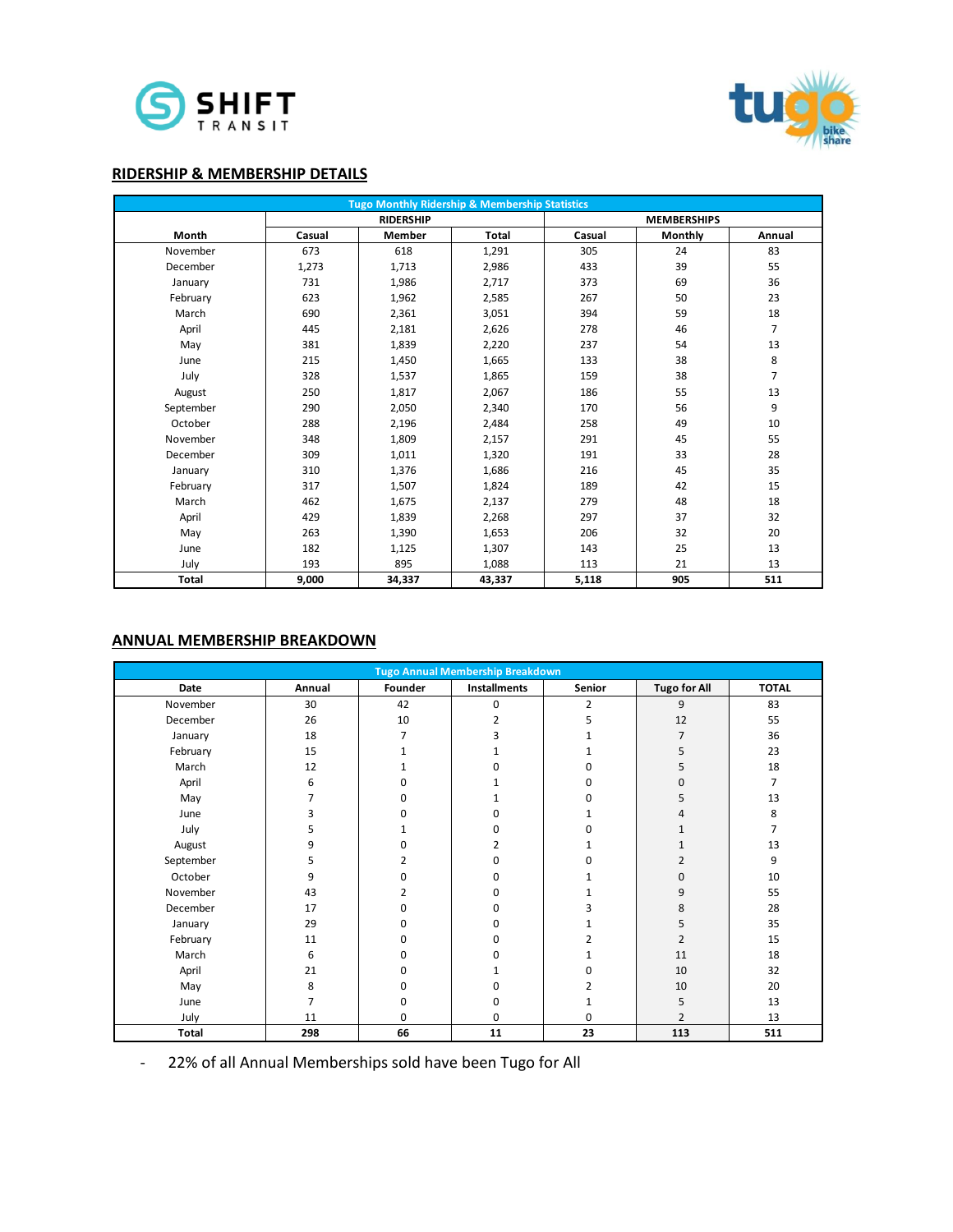



#### **CASUAL MEMBERSHIP BREAKDOWN**

|              |             | <b>Tugo Casual Pass Breakdown</b> |                 |                     |
|--------------|-------------|-----------------------------------|-----------------|---------------------|
| <b>Date</b>  | One Way     | <b>Daily</b>                      | <b>Explorer</b> | <b>Total Casual</b> |
| November     | 0           | 305                               | $\mathbf 0$     | 305                 |
| December     | $\mathbf 0$ | 433                               | $\mathbf 0$     | 433                 |
| January      | 0           | 373                               | $\mathbf 0$     | 373                 |
| February     | 0           | 267                               | $\mathbf 0$     | 267                 |
| March        | 0           | 394                               | $\mathbf 0$     | 394                 |
| April        | 0           | 278                               | $\mathbf 0$     | 278                 |
| May          | 0           | 237                               | $\mathbf 0$     | 237                 |
| June         | 0           | 133                               | $\mathbf 0$     | 133                 |
| July         | $\mathbf 0$ | 159                               | $\mathbf 0$     | 159                 |
| August       | $\mathbf 0$ | 186                               | $\mathbf 0$     | 186                 |
| September    | $\Omega$    | 170                               | $\Omega$        | 170                 |
| October      | 92          | 154                               | 12              | 258                 |
| November     | 85          | 136                               | 70              | 291                 |
| December     | 84          | 70                                | 37              | 191                 |
| January      | 69          | 118                               | 29              | 216                 |
| February     | 72          | 89                                | 28              | 189                 |
| March        | 99          | 154                               | 26              | 279                 |
| April        | 105         | 173                               | 19              | 297                 |
| May          | 83          | 98                                | 25              | 206                 |
| June         | 61          | 73                                | 9               | 143                 |
| July         | 49          | 54                                | 10              | 113                 |
| <b>Total</b> | 799         | 4,054                             | 265             | 5,118               |

37% One Way | 51% Daily | 12% Explorer since introduction

#### **RIDERSHIP BREAKDOWN**

|           | <b>Tugo Ridership</b> |        |        |             |       |        |               |  |  |
|-----------|-----------------------|--------|--------|-------------|-------|--------|---------------|--|--|
| Date      | Casual                | Member | Total  | Trips / Day | T/B/D | Casual | <b>Member</b> |  |  |
| November  | 673                   | 618    | 1,291  | 86          | 0.26  | 52.1%  | 47.9%         |  |  |
| December  | 1,273                 | 1,713  | 2,986  | 96          | 0.29  | 42.6%  | 57.4%         |  |  |
| January   | 731                   | 1,986  | 2,717  | 88          | 0.27  | 26.9%  | 73.1%         |  |  |
| February  | 623                   | 1,962  | 2,585  | 92          | 0.28  | 24.1%  | 75.9%         |  |  |
| March     | 690                   | 2,361  | 3,051  | 98          | 0.30  | 22.6%  | 77.4%         |  |  |
| April     | 445                   | 2,181  | 2,626  | 88          | 0.27  | 16.9%  | 83.1%         |  |  |
| May       | 381                   | 1,839  | 2,220  | 72          | 0.22  | 17.2%  | 82.8%         |  |  |
| June      | 215                   | 1,450  | 1,665  | 56          | 0.17  | 12.9%  | 87.1%         |  |  |
| July      | 328                   | 1,537  | 1,865  | 60          | 0.18  | 17.6%  | 82.4%         |  |  |
| August    | 250                   | 1,817  | 2,067  | 67          | 0.20  | 12.1%  | 87.9%         |  |  |
| September | 290                   | 2,050  | 2,340  | 78          | 0.24  | 12.4%  | 87.6%         |  |  |
| October   | 288                   | 2,196  | 2,484  | 80          | 0.24  | 11.6%  | 88.4%         |  |  |
| November  | 348                   | 1,809  | 2,157  | 72          | 0.22  | 16.1%  | 83.9%         |  |  |
| December  | 309                   | 1,011  | 1,320  | 43          | 0.13  | 23.4%  | 76.6%         |  |  |
| January   | 310                   | 1,376  | 1,686  | 54          | 0.16  | 18.4%  | 81.6%         |  |  |
| February  | 317                   | 1,507  | 1,824  | 65          | 0.20  | 17.4%  | 82.6%         |  |  |
| March     | 462                   | 1,675  | 2,137  | 69          | 0.21  | 21.6%  | 78.4%         |  |  |
| April     | 429                   | 1,839  | 2,268  | 76          | 0.23  | 18.9%  | 81.1%         |  |  |
| May       | 263                   | 1,390  | 1,653  | 53          | 0.16  | 15.9%  | 84.1%         |  |  |
| June      | 182                   | 1,125  | 1,307  | 44          | 0.13  | 13.9%  | 86.1%         |  |  |
| July      | 193                   | 895    | 1,088  | 35          | 0.11  | 17.7%  | 82.3%         |  |  |
| Total     | 9,000                 | 34,337 | 43,337 | 77          | 0.23  | 20.8%  | 79.2%         |  |  |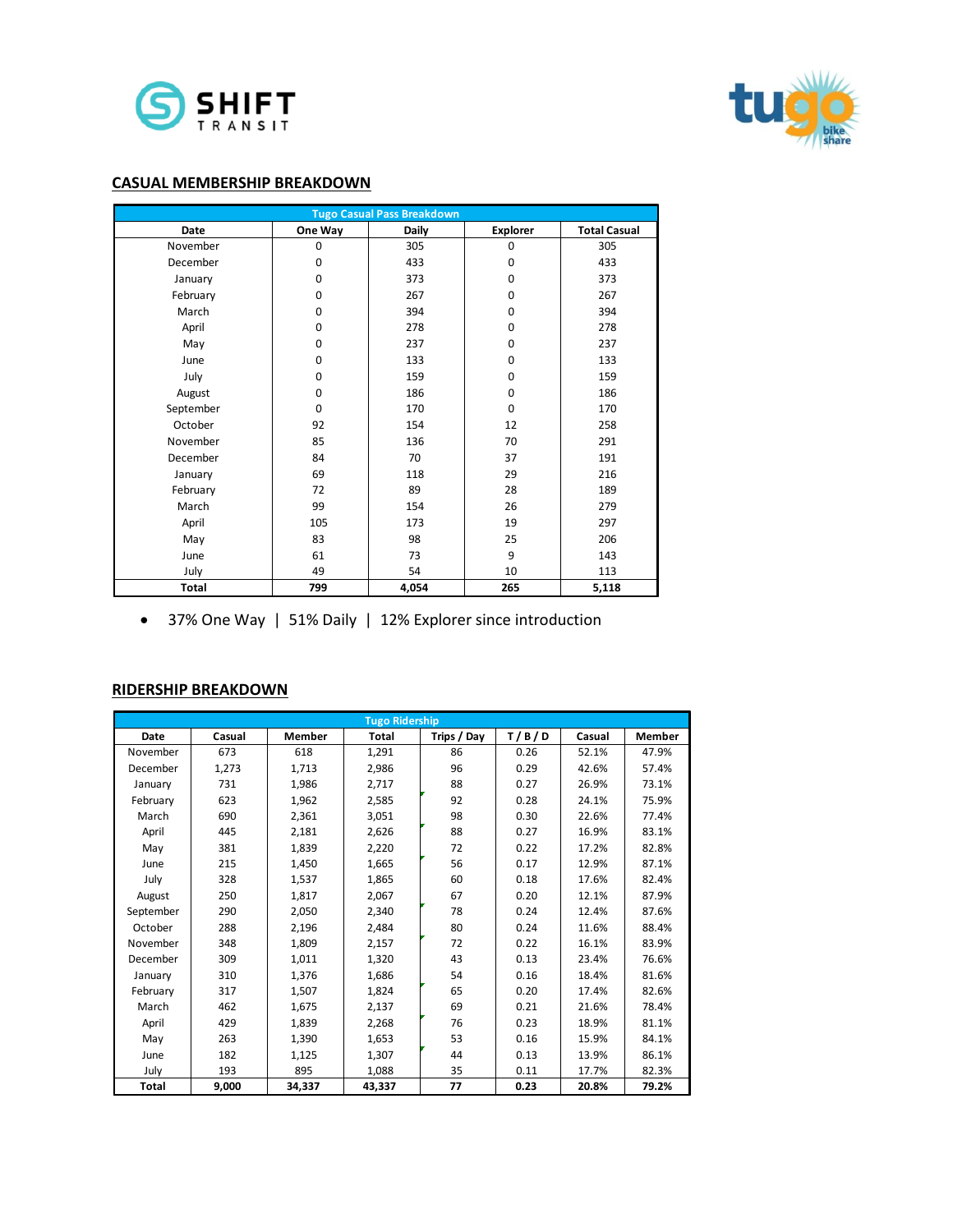



#### **TRIP LENGTH AND DURATION**

| <b>Total Miles and Average Trip Duration</b> |              |                     |         |                     |  |  |
|----------------------------------------------|--------------|---------------------|---------|---------------------|--|--|
| Period                                       | <b>Miles</b> | <b>Member</b>       | Casual  | <b>Total</b>        |  |  |
| November                                     | 794          | $20m$ 6s            | 28m 18s | 24m 30s             |  |  |
| December                                     | 2,020        | 16m 11s             | 29m 18s | 21m 43s             |  |  |
| January                                      | 1,980        | 13m 47s             | 29m 47s | 18 <sub>m</sub> 13s |  |  |
| February                                     | 1,786        | 14m 40s             | 29m 41s | 18m 37s             |  |  |
| March                                        | 2,322        | 18 <sub>m</sub> 40s | 33m 34s | 22m.3s              |  |  |
| April                                        | 1,980        | 16m 59s             | 36m 23s | 20m 21s             |  |  |
| May                                          | 1,665        | 15m 47s             | 34m 34s | 19 <sub>m</sub> 1s  |  |  |
| June                                         | 1,152        | 13m 12s             | 24m 54s | 14m 38s             |  |  |
| July                                         | 1,155        | 17 <sub>m</sub> 8s  | 113m 9s | 34m 16s             |  |  |
| August                                       | 1,412        | 12m 25s             | 35m 38s | 15m 16s             |  |  |
| September                                    | 1,661        | 17m 20s             | 25m 50s | 18m 21s             |  |  |
| October                                      | 1,841        | 15m 2s              | 54m 35s | 19m 46s             |  |  |
| November                                     | 1,509        | 16 <sub>m</sub> 59s | 40m 44s | 20m 45s             |  |  |
| December                                     | 968          | 16 <sub>m</sub> 12s | 34m 19s | 19m 32s             |  |  |
| January                                      | 1,187        | 14m 47s             | 35m 5s  | 19m 32s             |  |  |
| February                                     | 1,244        | 16 <sub>m</sub> 16s | 61m 52s | 24m 11s             |  |  |
| March                                        | 1,511        | 18m 22s             | 34m 40s | 21m 48s             |  |  |
| April                                        | 1,588        | 12m 38s             | 40m 52s | 17m 58s             |  |  |
| May                                          | 1,150        | 9m 58s              | 35m 54s | 17m 24s             |  |  |
| June                                         | 805          | 10 <sub>m</sub> 52s | 29m 26s | 15m 24s             |  |  |
| July                                         | 645          | 8m 53s              | 38m 46s | 14m 49s             |  |  |
| <b>Total</b>                                 | 30.375       | 10m 16s             | 34m 44s | 21m 25s             |  |  |

#### **CARBON DIOXIDE SAVED AND CALORIES BURNED**

|              |                       | CO <sub>2</sub> Saved and Calories Burned |         |              |
|--------------|-----------------------|-------------------------------------------|---------|--------------|
| Period       | CO <sub>2</sub> Saved | <b>Member</b>                             | Casual  | <b>Total</b> |
| November     | 533                   | 18,331                                    | 15,864  | 34,195       |
| December     | 1,356                 | 55,112                                    | 31,882  | 86,994       |
| January      | 1,327                 | 64,019                                    | 21,163  | 85,181       |
| February     | 1,197                 | 58,063                                    | 18,749  | 76,812       |
| March        | 1,555                 | 82,024                                    | 17,790  | 99,814       |
| April        | 1,327                 | 73,903                                    | 11,286  | 85,189       |
| May          | 1,115                 | 61,830                                    | 9,732   | 71,562       |
| June         | 772                   | 44,915                                    | 4,606   | 49,521       |
| July         | 756                   | 42,133                                    | 6,364   | 48,497       |
| August       | 946                   | 55,014                                    | 5,713   | 60,727       |
| September    | 1,113                 | 64,843                                    | 6,600   | 71,442       |
| October      | 1,233                 | 72,199                                    | 6,947   | 79,146       |
| November     | 1,011                 | 57,667                                    | 7,201   | 64,868       |
| December     | 648                   | 26,997                                    | 17,479  | 44,475       |
| January      | 795                   | 33,530                                    | 17,927  | 51,457       |
| February     | 833                   | 46,152                                    | 7,330   | 53,482       |
| March        | 1,012                 | 55,879                                    | 9,094   | 64,973       |
| April        | 1,064                 | 58,862                                    | 9,435   | 68,298       |
| May          | 771                   | 41,700                                    | 7,890   | 49,590       |
| June         | 539                   | 33,750                                    | 5,460   | 39,210       |
| July         | 432                   | 26,850                                    | 5,790   | 32,640       |
| <b>Total</b> | 20.337                | 1,073,773                                 | 244.300 | 1,318,074    |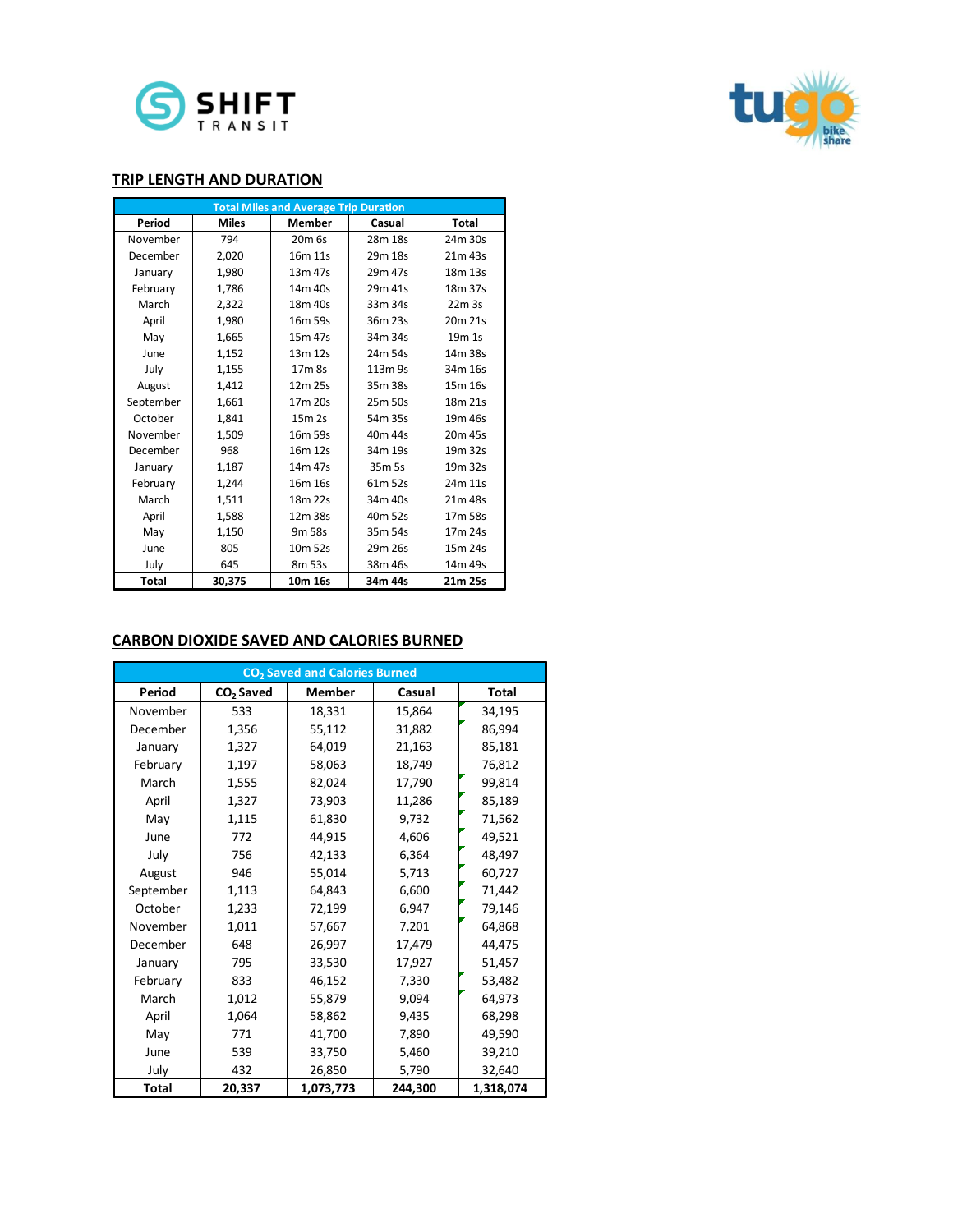



#### **BICYCLE MAINTENANCE OPERATIONS**

| <b>Month</b> | <b>Repairs</b> |              | <b>Vandalized</b> In Op Bikes | <b>Missing</b> | <b>Bike / Dock</b> | <b>Rebalanced</b> |
|--------------|----------------|--------------|-------------------------------|----------------|--------------------|-------------------|
| November     | 13             | 9            | 0                             | 0              | 45% - 55%          | 802               |
| December     | 35             | 0            | 20                            | 0              | 45% - 55%          | 1,615             |
| January      | 98             | $\mathbf{1}$ | 13                            | $\Omega$       | 45% - 55%          | 1,108             |
| Febuary      | 35             | 4            | 7                             | 0              | 45% - 55%          | 1,359             |
| March        | 25             | 2            | 5                             | 0              | 45% - 55%          | 886               |
| April        | 12             | $\Omega$     | 7                             | 0              | 45% - 60%          | 465               |
| May          | 34             | 3            | 10                            | 0              | 45% - 60%          | 227               |
| June         | 59             | 3            | 30                            | 0              | 45% - 55%          | 344               |
| July         | 49             | $\mathbf{1}$ | 35                            | 1              | 45% - 55%          | 444               |
| August       | 81             | 3            | 55                            | 0              | 40% - 55%          | 596               |
| September    | 90             | 1            | 50                            | 0              | 40% - 55%          | 591               |
| October      | 107            | 13           | 43                            | $\Omega$       | 45% - 55%          | 733               |
| November     | 118            | 6            | 35                            | 0              | 45% - 55%          | 1,323             |
| December     | 67             | 3            | 30                            | 0              | 50% - 60%          | 302               |
| January      | 79             | 2            | 24                            | 0              | $50\% - 60\%$      | 785               |
| February     | 58             | 8            | 35                            | $\mathbf{1}$   | 50% - 60%          | 614               |
| March        | 70             | $\Omega$     | 40                            | 0              | 50% - 60%          | 1,157             |
| April        | 46             | $\Omega$     | 28                            | 0              | 45% - 55%          | 1,650             |
| May          | 59             | 9            | 19                            | 2              | 45% - 55%          | 403               |
| June         | 100            | 17           | 15                            | $\overline{2}$ | 45% - 55%          | 586               |
| July         | 114            | 14           | 14                            | $\overline{2}$ | 45% - 55%          | 441               |

#### **RE-BALANCING OPERATIONS**

- 16,000+ bikes rebalanced since launch
- 38% of total trips are rebalanced
- Bikes and docks are available for customers at stations 99.9% of the time!

## **CALL CENTER STATISTICS**

|              |                | <b>CALL CENTER STATISTICS</b> |          |
|--------------|----------------|-------------------------------|----------|
| <b>Date</b>  | Calls / Emails | Average                       | Per Ride |
| November     | 84             | 5.6                           | 6.5%     |
| December     | 168            | 5.4                           | 5.6%     |
| January      | 119            | 3.8                           | 4.4%     |
| February     | 87             | 3.1                           | 3.4%     |
| March        | 101            | 3.3                           | 3.3%     |
| April        | 77             | 2.6                           | 2.9%     |
| May          | 79             | 2.5                           | 3.6%     |
| June         | 45             | 1.5                           | 2.7%     |
| July         | 300            | 9.7                           | 16.1%    |
| August       | 57             | 1.8                           | 2.8%     |
| September    | 74             | 2.5                           | 3.2%     |
| October      | 60             | 2.0                           | 2.4%     |
| November     | 82             | 2.7                           | 3.8%     |
| December     | 86             | 2.8                           | 6.5%     |
| January      | 95             | 3.1                           | 5.6%     |
| February     | 54             | 1.9                           | 3.0%     |
| March        | 118            | 3.8                           | 5.5%     |
| April        | 108            | 3.6                           | 4.8%     |
| May          | 65             | 2.1                           | 3.9%     |
| June         | 50             | 1.7                           | 3.8%     |
| July         | 54             | 1.7                           | 5.0%     |
| <b>Total</b> | 1,963          | 3.2                           | 4.5%     |